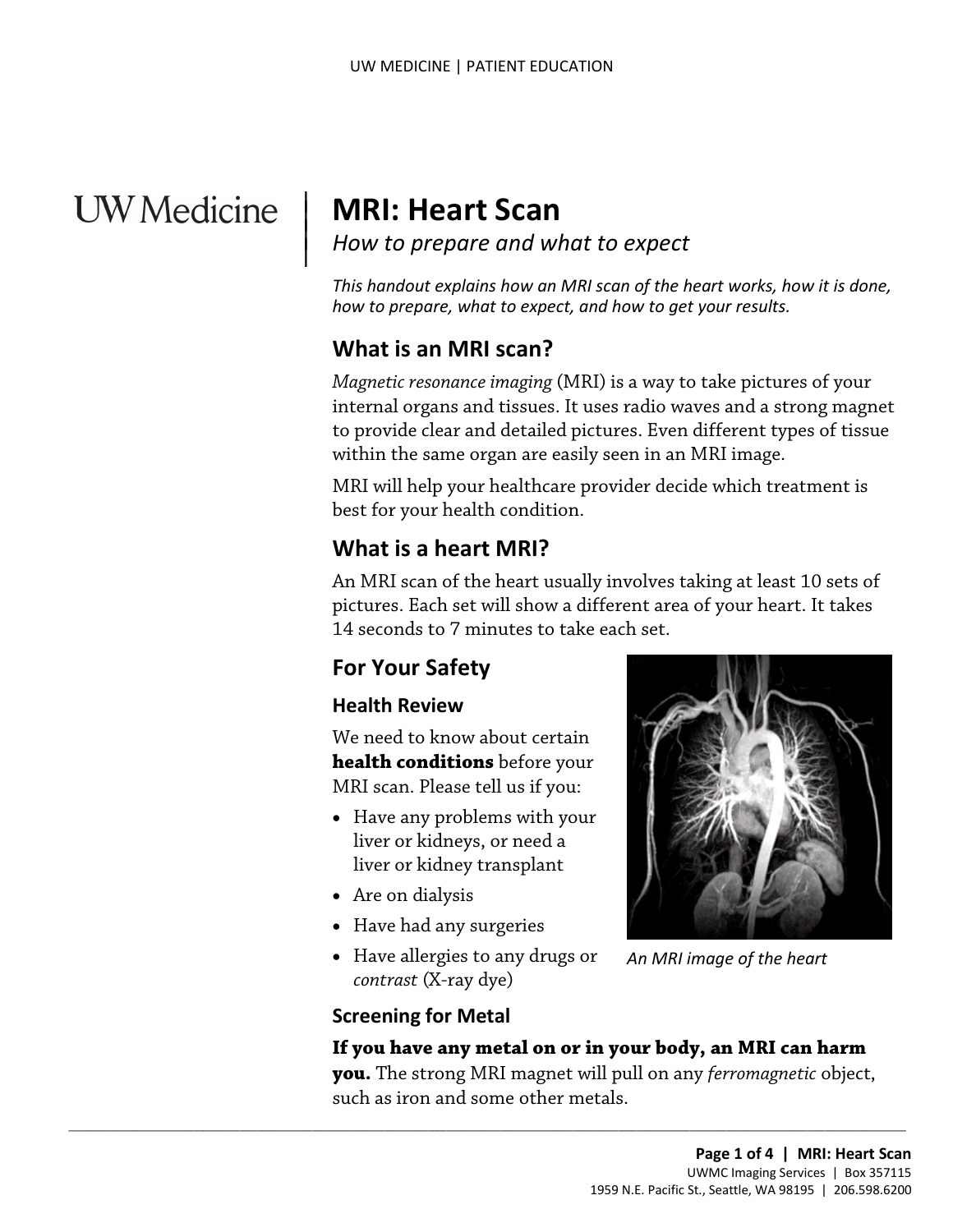before we give you an MRI scan. Even small amounts of metal that This is why we need to know if you have any metal in or on your body will not harm your body can ruin the MRI image.

Please tell MRI staff if you have:

- Aneurysm clips, a heart pacemaker (or artificial heart valve), an implanted port, an infusion catheter (such as Port-o-cath, Infusaport, or Lifeport), an intrauterine device (IUD), any metal plates, clips, pins, screws, or surgical staples, a prosthetic hip, or any implanted metal object in your body
	- – Most times, surgical staples, clips, plates, pins, and screws are not a risk during MRI if they have been in place for more than 4 to 6 weeks. If needed, we may do an X-ray to check for metal.
- Tattoos or permanent eyeliner
- Medicine patches
- A bullet or shrapnel in your body
- Ever worked with metal

# **How do I prepare?**

- Medicine patches<br>
 A bullet or shrapnel in your body<br>
 Ever worked with metal<br> **How do I prepare?**<br>
 Please talk with your provider if you have any concerns about<br>
managing pain or anxiety during your MRI scan. • Please talk with your provider if you have any concerns about managing pain or anxiety during your MRI scan.
	- *Women:* Tell your provider if you are pregnant or breastfeeding, or if there is any chance you could be pregnant.
	- • **Starting 12 hours before your scan time:** Do **not** have pain remedies, energy drinks, some sodas, and more. Check the caffeine in any form. This includes coffee, tea, chocolate, some label on all products.

#### **On the Day of Your Scan**

- • **Remove anything that might contain metal.** This includes:
	- Makeup and nail polish

 $\_$  ,  $\_$  ,  $\_$  ,  $\_$  ,  $\_$  ,  $\_$  ,  $\_$  ,  $\_$  ,  $\_$  ,  $\_$  ,  $\_$  ,  $\_$  ,  $\_$  ,  $\_$  ,  $\_$  ,  $\_$  ,  $\_$  ,  $\_$  ,  $\_$  ,  $\_$  ,  $\_$  ,  $\_$  ,  $\_$  ,  $\_$  ,  $\_$  ,  $\_$  ,  $\_$  ,  $\_$  ,  $\_$  ,  $\_$  ,  $\_$  ,  $\_$  ,  $\_$  ,  $\_$  ,  $\_$  ,  $\_$  ,  $\_$  ,

- Hairpins
- Jewelry
- Glasses, hearing aids, and any removable dental work
- You must change into a hospital gown before your scan. We will give you a gown when you arrive in the MRI department.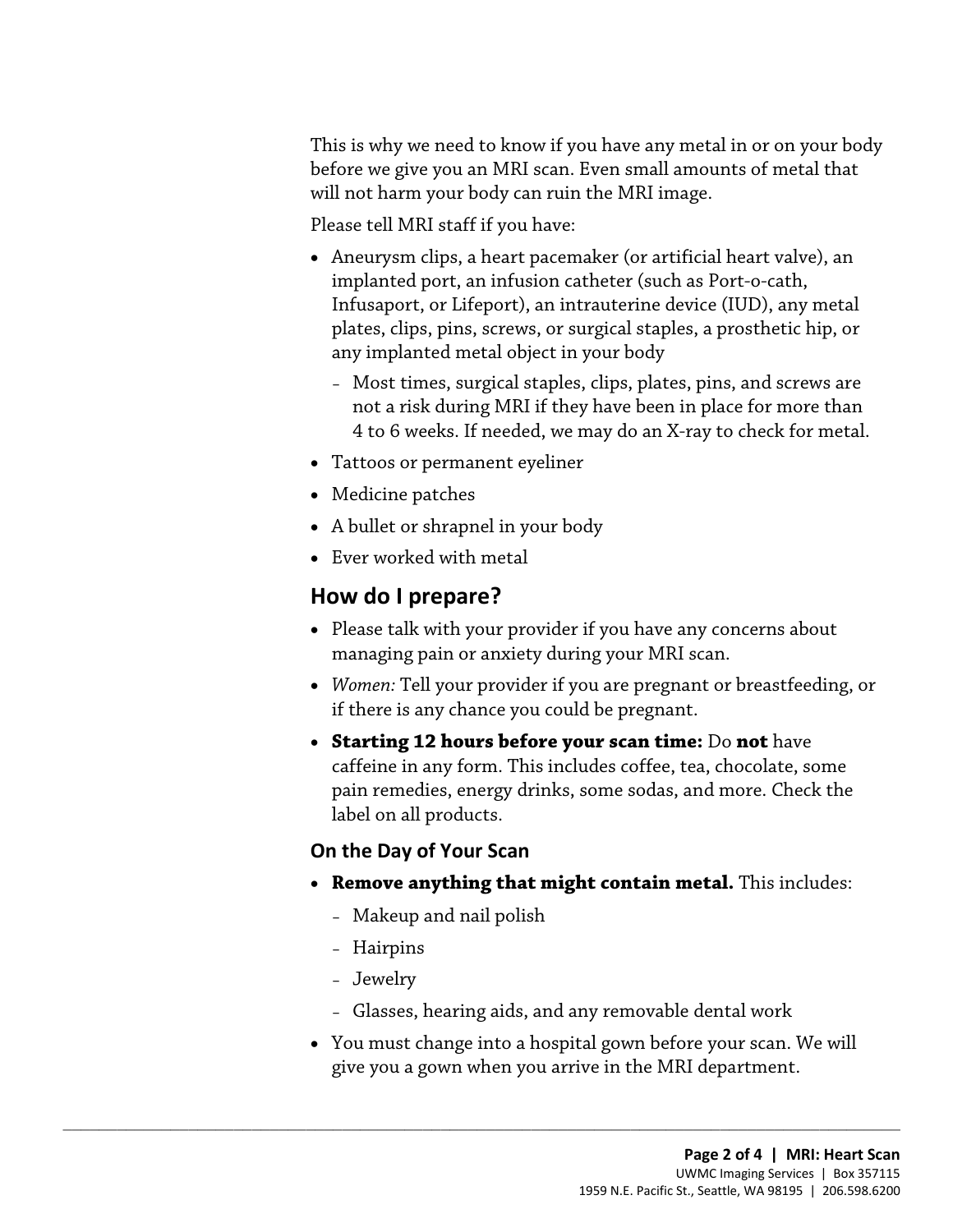- drug, we will ask you to remove it. • If you have an insulin pump or a patch that delivers any type of
- *Women:* Before the scan begins, tell the technologist if there is any chance you could be pregnant.

### **What happens during the scan?**

- The technologist will put *cardiac electrodes* on your chest.
- You will lie on a sliding table. We will place a device called a *surface coil* around your chest.
- • The technologist will move you inside the MRI unit and then leave the room to take the pictures.
- • You will be able to talk with the [technologist](javascript:glossAry() at any time through an intercom.
- The entire scan usually takes 30 to 75 minutes.
- • We will ask you to hold very still as each picture is taken. We • The entire scan usually takes 30 to 75 minutes.<br>• We will ask you to hold very still as each picture is taken. We may also ask you to hold your breath for many of the scans.<br>• Sometimes, an injection of a contrast is use may also ask you to hold your breath for many of the scans.
	- Sometimes, an injection of a contrast is used to make certain tissues or blood vessels easier to see. If you need the contrast:
		- Your doctor will talk with you about it before your scan.
		- You will receive the injection about halfway through the scan.
		- It will be injected through a small needle and an intravenous (IV) line in your arm or hand vein.
	- • After the scan, we will ask you to wait while we check the images for quality. If needed, we will take more pictures.
	- After the scan is over, we will remove the electrodes and surface coil.

# **What will I feel during the scan?**

 $\_$  ,  $\_$  ,  $\_$  ,  $\_$  ,  $\_$  ,  $\_$  ,  $\_$  ,  $\_$  ,  $\_$  ,  $\_$  ,  $\_$  ,  $\_$  ,  $\_$  ,  $\_$  ,  $\_$  ,  $\_$  ,  $\_$  ,  $\_$  ,  $\_$  ,  $\_$  ,  $\_$  ,  $\_$  ,  $\_$  ,  $\_$  ,  $\_$  ,  $\_$  ,  $\_$  ,  $\_$  ,  $\_$  ,  $\_$  ,  $\_$  ,  $\_$  ,  $\_$  ,  $\_$  ,  $\_$  ,  $\_$  ,  $\_$  ,

- MRI does not cause pain.
- Some patients who have an MRI in an enclosed unit may feel confined or uneasy (*claustrophobic*). Please tell the doctor who referred you for the MRI if you are claustrophobic. You may receive medicine to help you relax.
- • You may feel warmth in the area where the pictures are taken. This is normal. If it bothers you, please tell the [technologist.](javascript:glossAry()